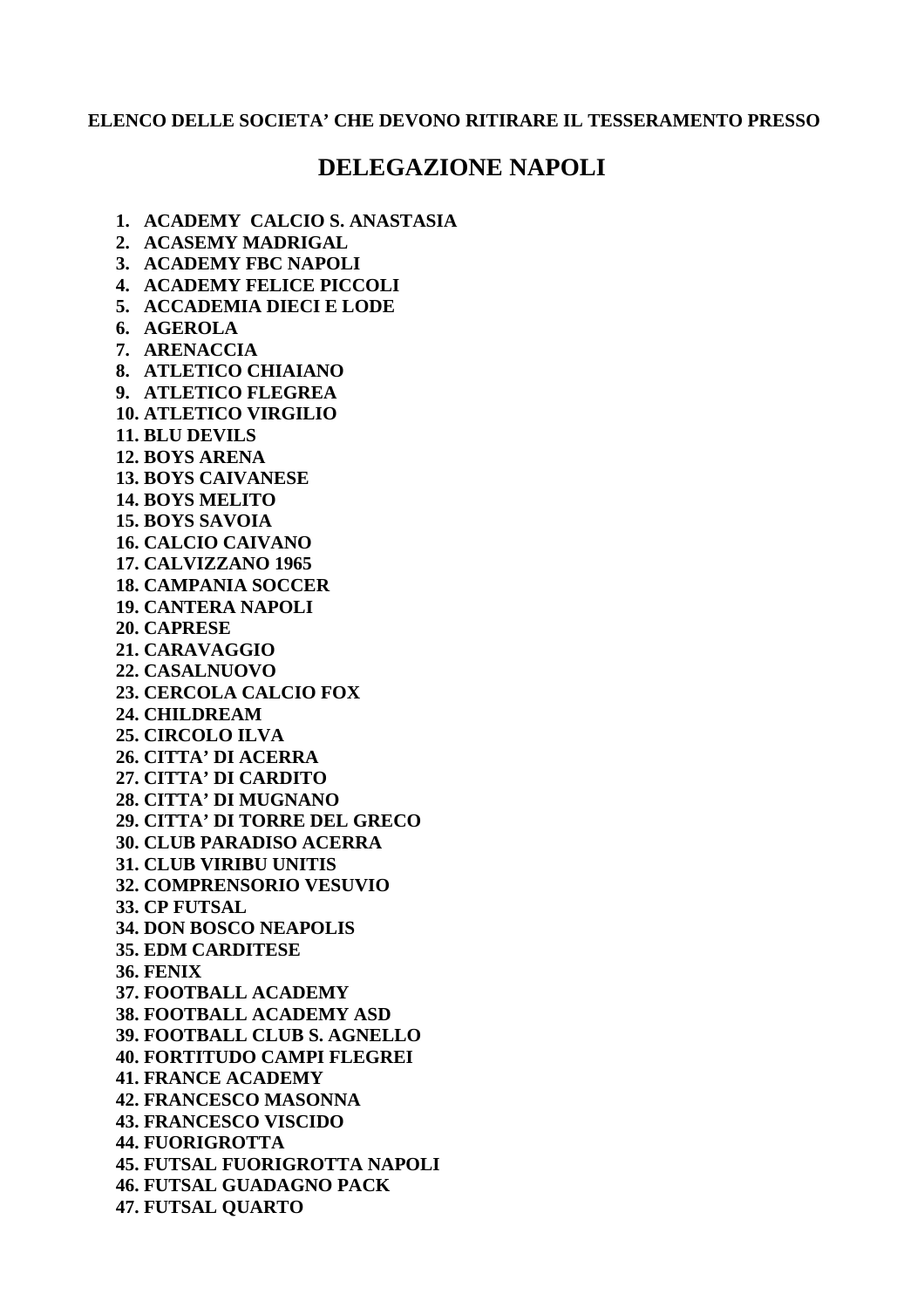**48. FUTURA SOCCER ACADEMY 49. FUTURE BOYS 50. GALACTICOS 51. GENNARO ASTARITA 52. GESCAL 53. GIANCARLO VINDICE 54. GLICERIO LANDRIANI 55. GO SAMBA 56. IENA SOCCER 57. JUVE DOMIZIA 58. LA CANTERA VESUVIANA 59. LEONI FUTSAL 60. MADONNELLE 61. MARANO 62. MARIGLIANO SPORTING CLUB 63. MASSA LUBRENSE 64. MATERDEI 65. MAUED SAN PIETRO 66. MAURIZIO LANZARO 67. MEDILE FUTEBOL CLUB 68. MERIDIANA SPORT E SVAGO 69. MONTECALVARIO 70. MONTE DI PROCIDA 71. M 68 72. NAPOLI CALCETTO 73. NAPOLI CAMPANIA 74. NAPOLI SPORTING SUD 75. NAUSICA 76. NEAPOLIS 77. NEREO ROCCO 78. NUOVA NAPOLI NORD 79. OASI SANT'ANASTASIA 80. OLIMPIC CAPPELLA C. 5 81. OLIMPIQUE GIUGLIANO 82. OPLONTINA 83. ORATORIO DON GUANELLA 84. ORATORIO SAN LUDOVICO 85. PARCO CITTA' 86. POLIVALENTE VIA PIANO 87. PREZIOSISSIMO SANGUE 88. PROGETTO EUROPA 89. PROGRTTO SANITA' CALCIO 90. PROGETTO SAN GIUSEPPE C. 5 91. PROMOTION SOCCER 92. REAL ACERRANA 1926 93. REAL ACADEMY CASORIA 94. R. ACADEMY CICCIANO 95. REAL AGEROLA FUTSAL 96. REAL ANFRA 97. REAL AVELLA 98. REAL CANTERA ACERRA**